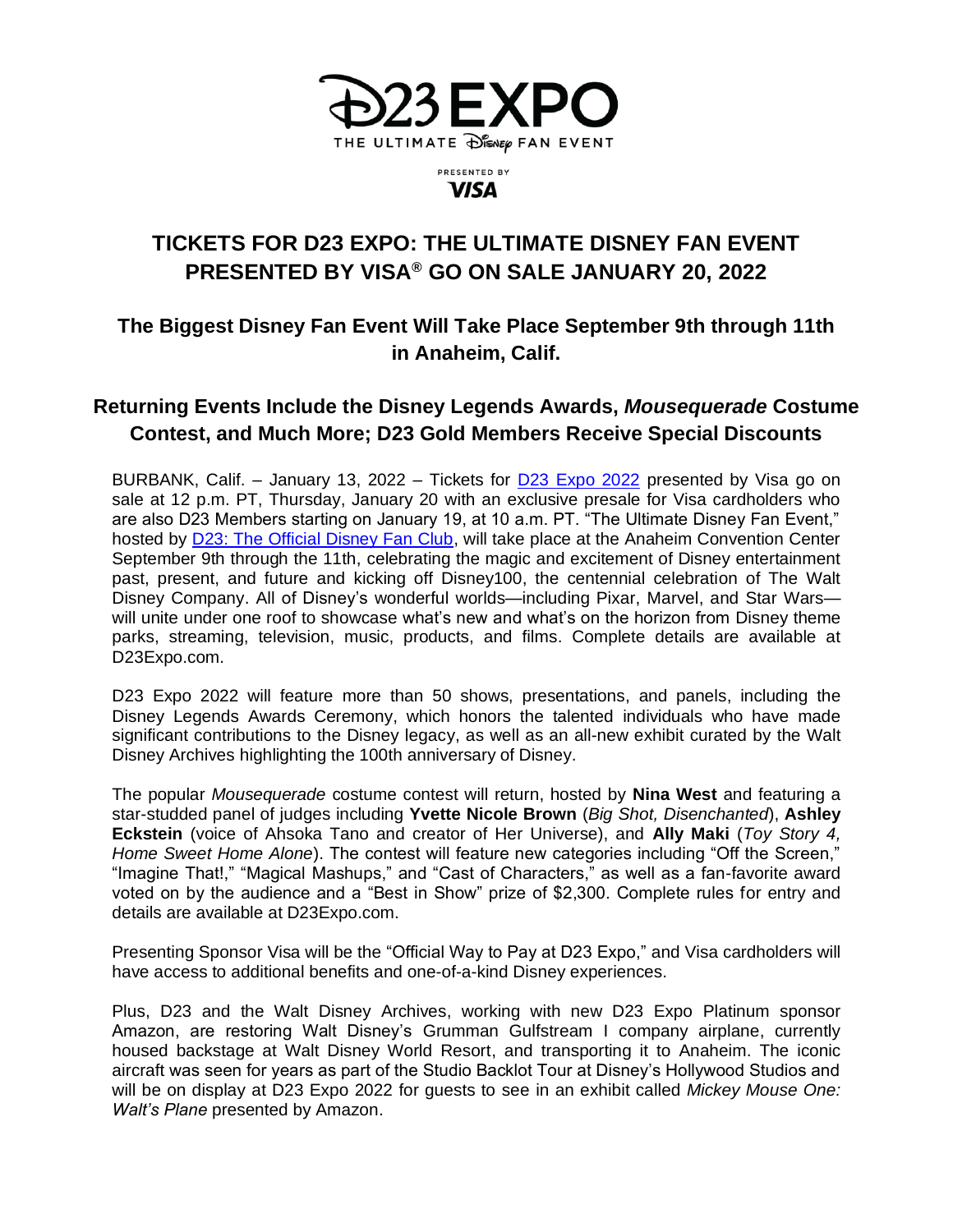Returning to D23 Expo 2022 will be the massive show floor full of immersive experiences and special opportunities for guests to see what's next for Disney around the world—and they may even run into their favorite Disney stars, characters, Imagineers, animators, and filmmakers. Guests can also enjoy numerous shopping opportunities, many featuring D23 Expo-exclusive collectibles, at an assortment of Disney and partner pop-up shops including the D23 Expo Emporium, where the ultimate Disney fans can find their ultimate treasures. The 7,000-seat Hall D23 returns and will be joined this year by the 3,000-seat Premiere Stage, the 1,200-seat Backlot Stage, and the expanded, 700-seat Walt Disney Archives Stage for more presentations curated by the staff of the Archives. On the main show floor, the D23 Expo Live! Stage will feature performances, appearances, demonstrations, and more all weekend long, many of which will be livestreamed to guests at home.

D23's seventh Expo in Anaheim follows the success of [D23 Expo](https://d23.com/keep-up-with-all-the-magic-of-d23-expo-2019/) 2019, which drew tens of thousands of Disney fans for three star-studded days and nights. Guests were treated to appearances by celebrities such as Robert Downey Jr., Christina Aguilera, Dwayne Johnson, Emily Blunt, Angelina Jolie, Robin Roberts, Salma Hayek, Tom Holland, Chris Pratt, and the casts of *The Mandalorian* and *High School Musical: The Musical: The Series*. Guests immersed themselves in the one-of-a-kind exhibit *Inside the World of Avatar*, saw models and artwork from the new experiences and attractions coming to EPCOT at Walt Disney World Resort, and admired iconic costumes on display from *Star Wars* and the Marvel Cinematic Universe. They also enjoyed a look back at Disney's rich history through extraordinary panels, presentations, and exhibits and discovered the newest entertainment, technology, and products coming from Disney.

Tickets for D23 Expo 2022 presented by Visa will go on sale at [D23Expo.com](http://d23expo.com/) beginning January 20, 2022, at noon PT. Guests must be members of D23: The Official Disney Fan Club—either at the complimentary General Member level or at the Gold Member level—to purchase tickets. Discounted single-day (\$89) and three-day tickets (\$229) will be available exclusively to D23 Gold Members. Regularly priced single-day tickets are \$99 for a one-day adult admission and \$79 for children, and money-saving three-day tickets are also available. This year, a limited number of Hall D23 Preferred Seating tickets (which include admission for all three days and a reserved seating section for all Hall D23 presentations) will be available exclusively to D23 Gold Members. D23 Members who are also Visa cardholders, and who pay with their Visa, will have pre-sale access to a limited number of one-day and three-day tickets for 24 hours beginning January 19, 2022, at 10 a.m. PT, while supplies last. Discounted hotel and Disneyland Resort park tickets are available to all D23 Expo ticket purchasers.

In addition to an exclusive discount on tickets, D23 Gold Members will enjoy special benefits at the Expo, including on-site discounts from select retail locations and a complimentary gift. And guests will be able to visit the D23 Ultimate Fan Lounge presented by Amazon on the show floor. For more information on tickets, ticket prices, and D23 Expo, visit [D23Expo.com.](http://www.d23expo.com/)

Schedule and talent are subject to change.

#### **About D23 Expo 2022**

D23 Expo—The Ultimate Disney Fan Event—brings together all the worlds of Disney under one roof for three packed days of presentations, pavilions, experiences, concerts, sneak peeks, shopping, and more. The event provides fans with unprecedented access to Disney films, streaming, television, games, theme parks, and celebrities. For the latest D23 Expo 2022 news, visit [D23Expo.com.](http://d23expo.com/) Presentations, talent, and schedule subject to change. To join the D23 Expo conversation, be sure to follow DisneyD23 on Twitter, Facebook, Instagram, and YouTube, and use the hashtag #D23Expo.

### **About D23**

The name "D23" pays homage to the exciting journey that began in 1923 when Walt Disney opened his first studio in Hollywood. D23 is the first official club for fans in Disney's 99-year